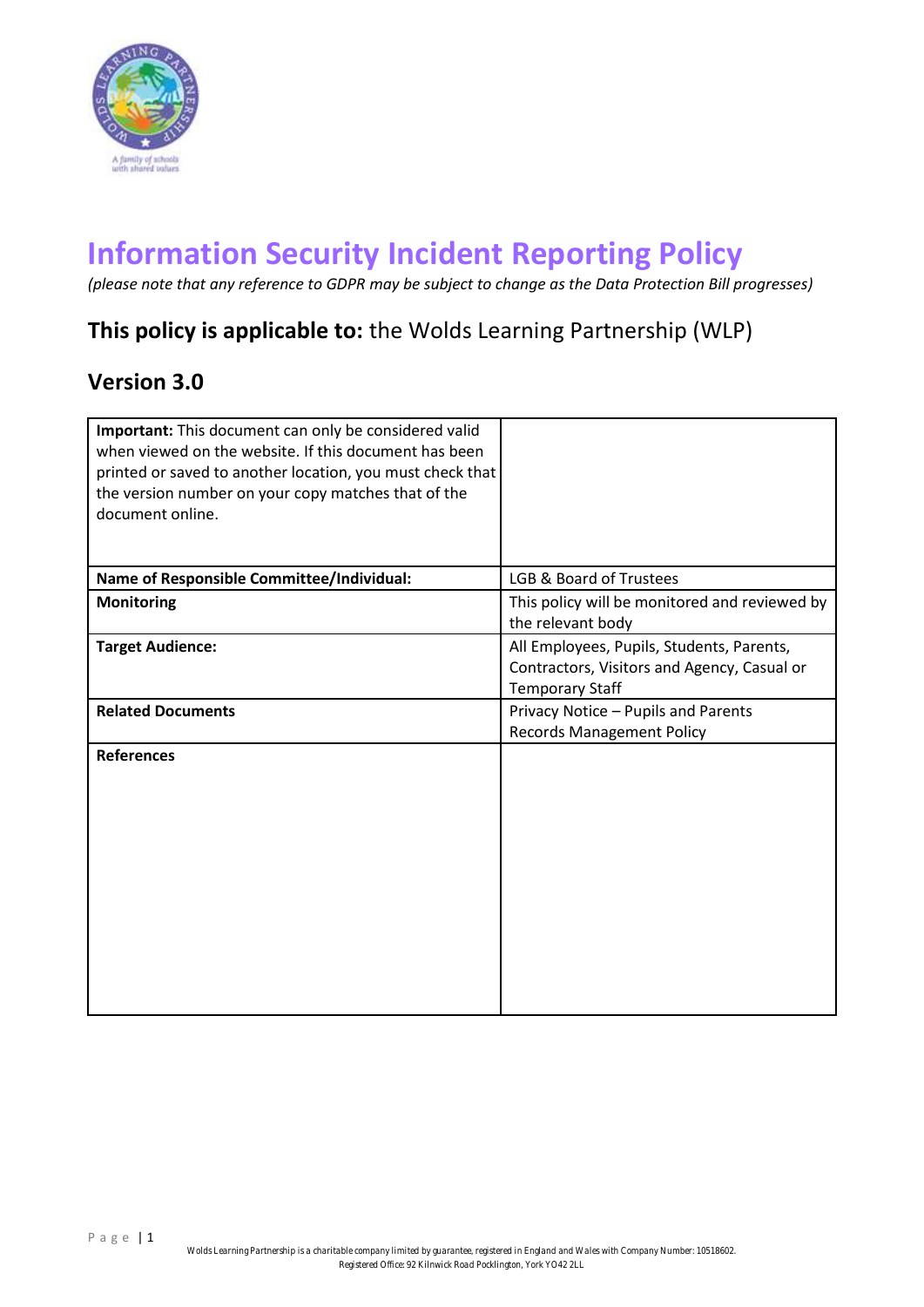

#### **Introduction**

From May 2018 the UK's existing Data Protection Act will be replaced by the EU's General Data Protection Regulation and the Data Protection Act 2018. As part of Wolds Learning Partnership's preparation for this new legislation, a new information policy has been developed.

This policy has been written to inform Wolds Learning Partnership employees what to do if they discover an information security incident.

Queries about any aspect of Wolds Learning Partnership Schools' Information Governance strategy or corresponding policies should be directed to the Data Protection Officer at SchoolsDPO@veritau.co.uk

#### **Scope**

This policy applies to all Wolds Learning Partnership employees, any authorised agents working on behalf of Wolds Learning Partnership or Schools within the Trust, including temporary or agency staff, elected members, and third party contractors. Individuals who are found to knowingly or recklessly infringe this policy may face disciplinary action.

They apply to information in all forms including, but not limited to:

- Hard copy or documents printed or written on paper;
- Information or data stored electronically, including scanned images;
- Communications sent by post/courier or using electronic means such as email, fax or electronic file transfer;
- Information or data stored on or transferred to removable media such as tape, CD, DVD, USB storage device or memory card;
- Information stored on portable computing devices including mobile phones, tablets, cameras and laptops;
- Speech, voice recordings and verbal communications, including voicemail;
- Published web content, for example intranet and internet;
- Photographs and other digital images.

#### **Notification and Containment**

Article 33 of the GDPR compels data controllers to report breaches of personal data, to the Information Commissioner's Officer, within 72 hours of discovery, if the incident is likely to result in a risk to the rights and freedoms of data subjects. Therefore it is vital that Wolds Learning Partnership Schools have a robust system in place to manage, contain, and report such incidents.

#### **1. Immediate Actions (Within 24 Hours)**

If an employee, governor, or contractor is made aware of an actual data breach, or an information security event (a 'near-miss'), they must report it to their line manager and the nominated member of staff in the individual school within 24 hours. If the nominated member of staff is not at work at the time of the notification then their Out of Office email will nominate another individual to start the investigation process.

If appropriate, the officer who located the breach, or their line manager, will make every effort to retrieve the information and/or ensure recipient parties do not possess a copy of the information.

P a g e | 2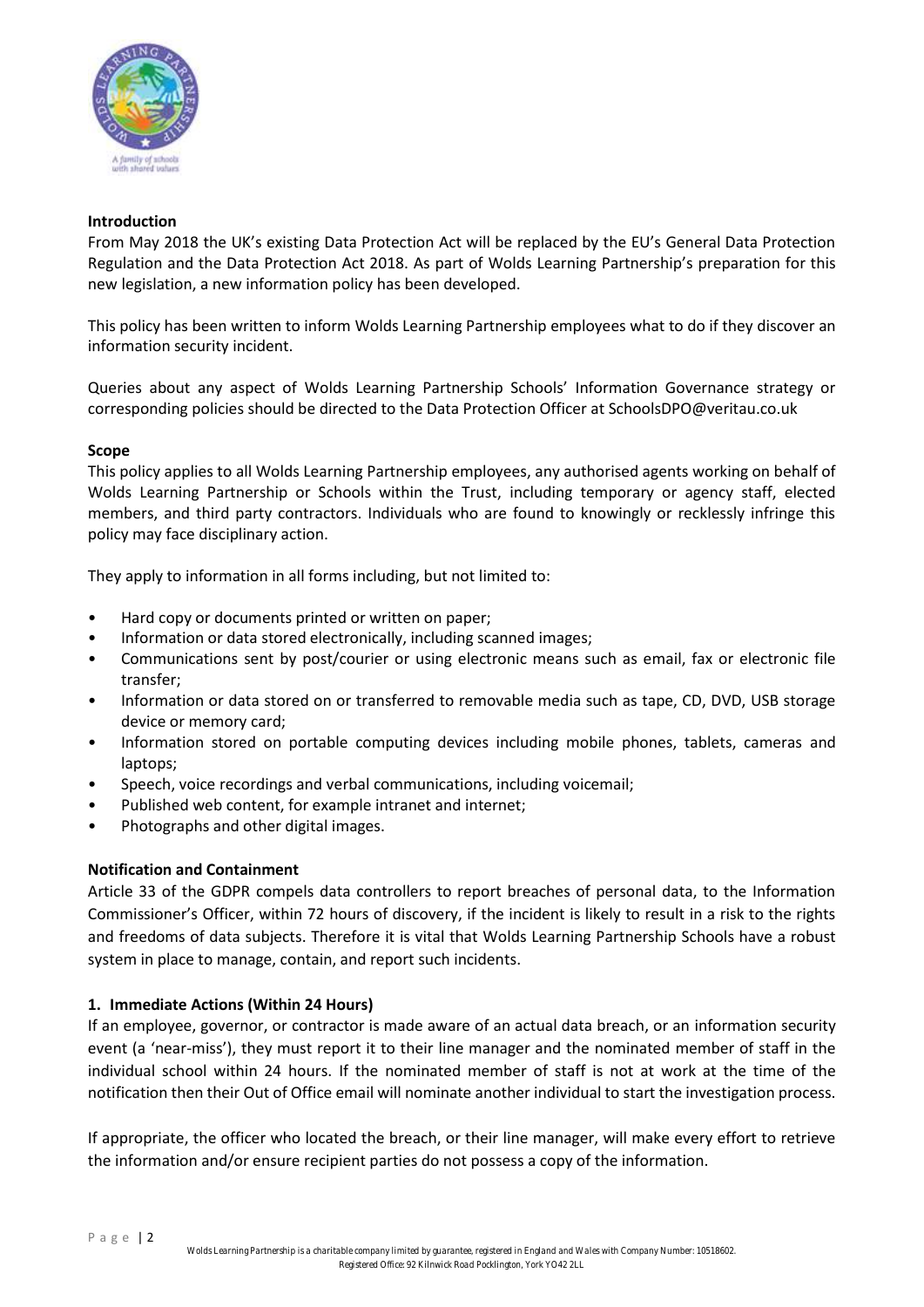

## **2. Assigning Investigation (Within 48 Hours)**

Once received, the nominated member of staff will assess the data protection risks and assign a severity rating according to the identified risks and mitigations. The severity ratings are:

| <b>WHITE</b> | Information security event<br>No breach has taken place but there is a failure of the implemented<br>safeguards that could cause a data breach in the future.                                                                                                                                                                                                                                          |
|--------------|--------------------------------------------------------------------------------------------------------------------------------------------------------------------------------------------------------------------------------------------------------------------------------------------------------------------------------------------------------------------------------------------------------|
| <b>GREEN</b> | Minimal Impact<br>A data breach has occurred but has been contained within the organisation<br>(or trusted partner organisation), the information is not considered to be<br>particularly sensitive, and no further action is deemed necessary.                                                                                                                                                        |
| <b>AMBER</b> | Moderate Impact<br>Security measures have failed and consequently have resulted in the loss,<br>release, or corruption of personal data. However, the actual or potential<br>detriment is limited in impact and does not reach the threshold for reporting<br>to the information commissioner's office.                                                                                                |
| <b>RED</b>   | Serious Impact<br>A breach of security involving sensitive personal data and/or a large volume<br>of personal data. The incident has or is likely to cause serious detriment<br>(emotional, financial, or physical damage) to individuals concerned. The<br>breach warrants potential reporting to the information commissioner's office<br>and urgent remedial action. HR input may also be required. |

The nominated member of staff will notify the Senior Information Risk Owner (SIRO) and the relevant Information Asset Owner (IAO) that the breach has taken place. The nominated member of staff will recommend immediate actions that need to take place to contain the incident.

The IAO will assign an officer to investigate white, green and amber incidents. Red incidents will be investigated by the Data Protection Officer with the assistance of Internal Audit and Counter Fraud Teams.

### **3. Reporting to the ICO/Data Subjects (Within 72 Hours)**

The SIRO, in conjunction with the service manager, nominated member of staff, IAO and DPO will make a decision as to whether the incident needs to be reporting to the ICO, and also whether any data subjects need to be informed. The service manager/IAO will be responsible for liaising with data subjects and the DPO for liaising with the ICO.

### **Investigating and Concluding Incidents**

The nominated member of staff will ensure that all investigations have identified all potential information risks and that remedial actions have been implemented.

When the DPO has investigated a data breach then the SIRO must sign off the investigation report and ensure recommendations are implemented across the Council.

Page | 3